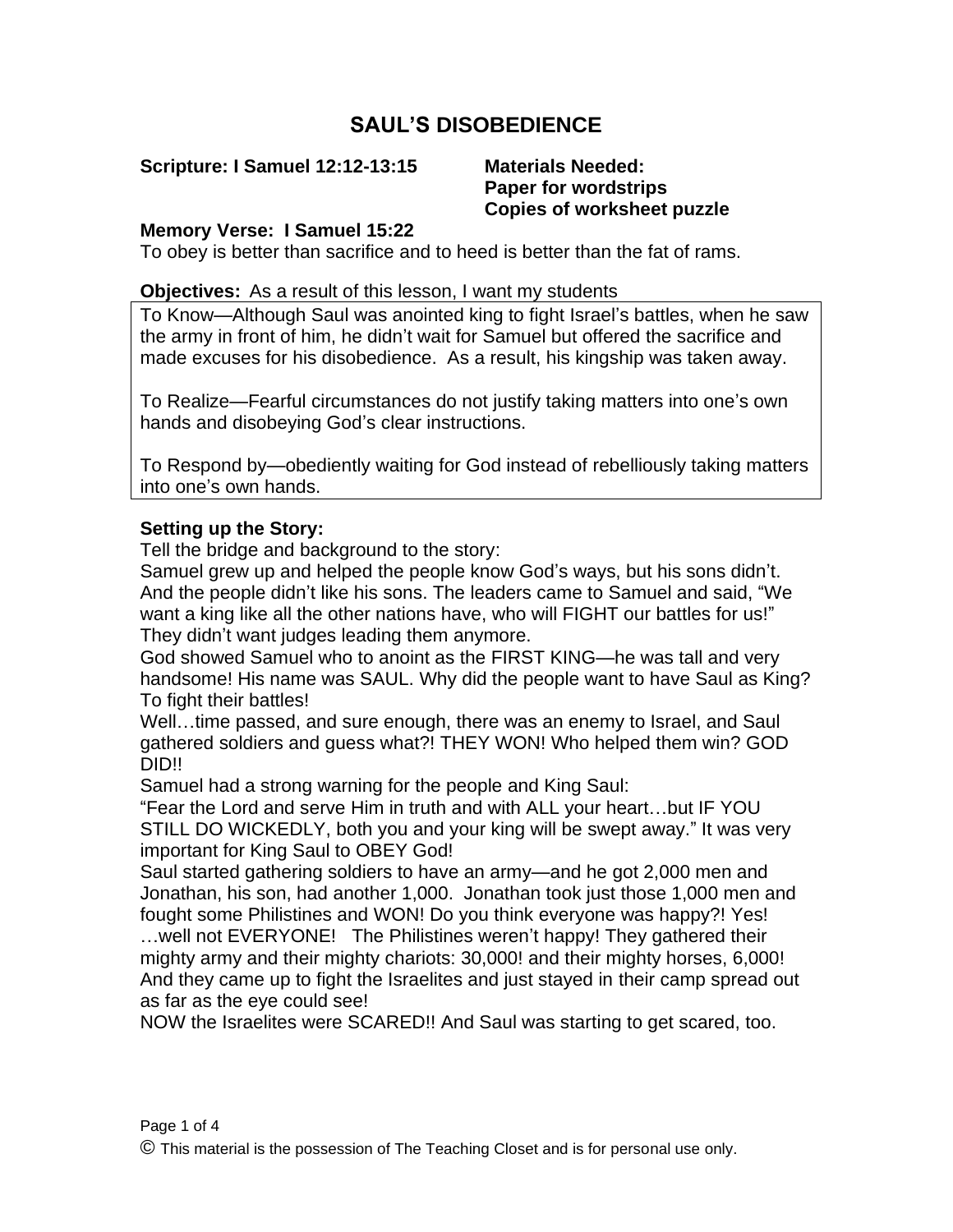| Scripture |    | <b>Telling the story:</b> |                                                                                                                     | As you tell the story:                                                                                                                                                                                                                                    |
|-----------|----|---------------------------|---------------------------------------------------------------------------------------------------------------------|-----------------------------------------------------------------------------------------------------------------------------------------------------------------------------------------------------------------------------------------------------------|
|           | L. |                           | <b>What Saul SAW</b><br>A. Philistines gathered:<br>30,000 with chariots and<br>6,000 horsemen                      | Write the three titles across the<br>board: What Saul SAW DID<br><b>SAID</b>                                                                                                                                                                              |
|           |    |                           | B. Army fleeing<br>1. Started with 2-3,000                                                                          | As you tell the story, draw stick<br>figures under each heading.                                                                                                                                                                                          |
|           |    |                           |                                                                                                                     | How would you be feeling if you<br>were one of the Israelite soldiers<br>and you saw this massive army<br>in front of you?! They<br>Philistines hadn't even started<br>fighting them yet! They were just<br>gathering! But the Israelites<br>were SCARED! |
|           |    |                           | 2. Over 7 days had<br>dwindled down to 600                                                                          | And hundreds started<br>disappearing from the army.<br>READ vs. 13:6 Ask: "Where did<br>they hide?" anywhere they<br>could find!                                                                                                                          |
|           |    |                           | 3. His soldiers were very<br>afraid: RUN AND<br>HIDE-caves,<br>thickets, cliffs, cellars,<br>pits, across the river | Imagine you are still with Saul,<br>what would you be thinking? So<br>on the second day, hundreds<br>more run away and hide.<br>And the third daymore run                                                                                                 |
|           |    |                           |                                                                                                                     | away.<br><b>WHAT IS SAUL WAITING</b><br>FOR?! Why doesn't he do<br>something?! (get guesses)<br>He is supposed to wait SEVEN<br>DAYS for Samuel! Samuel was<br>the one that God had appointed<br>to make the sacrifice, and no                            |
|           |    |                           |                                                                                                                     | one except Samuel was<br>supposed to do it.<br>The fourth daymore soldiers<br>run away.<br>The fifth daymore soldiers run                                                                                                                                 |
|           |    |                           |                                                                                                                     | away.<br>Still no Samuel. Still no Saul.<br>What would you be thinking now<br>if you were still with Saul?!<br>The sixth day                                                                                                                              |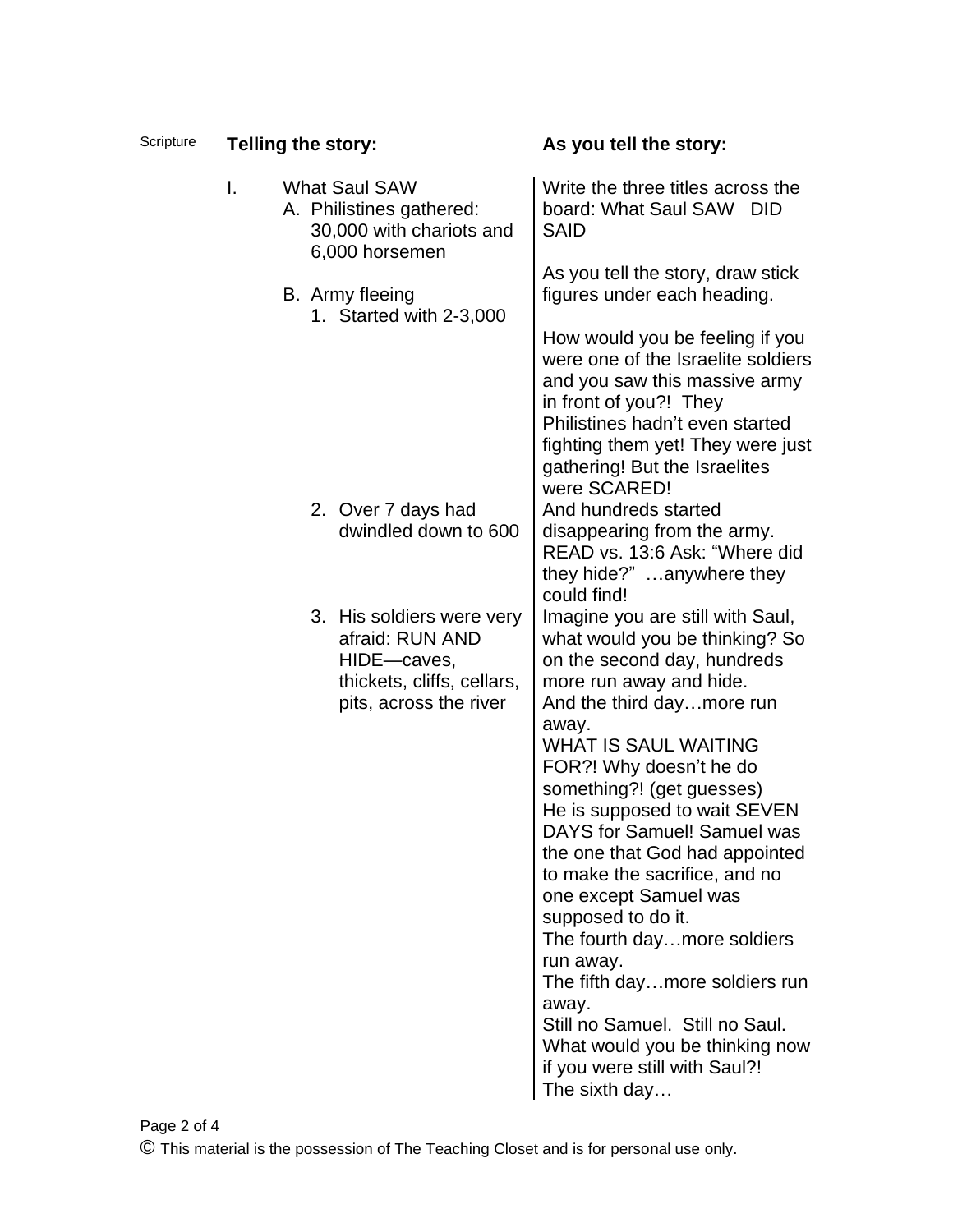| Ш.                                                                                                                           | C. Samuel wasn't there yet<br>1. Saul was supposed to<br>wait 7 days<br>2. Samuel would offer<br>the sacrifice to secure<br>God's blessing<br><b>What Saul DID</b><br>A. He asks for the burnt<br>offerings and peace<br>offerings<br>B. He makes the sacrifice         | <b>FINALLYthe SEVENTH DAY</b><br>came. There were only 600<br>soldiers left to fight all those<br>Philistines.<br>Saul wakes up that morning-<br>he's looking on the horizon.<br>Who is he looking for?!<br>That afternoonno Samuel yet.<br>The Philistines are there.<br>MORE soldiers are leaving.<br>Saul might be thinking, "I'm not<br>going to have ANYONE left if I<br>don't DO SOMETHING!"<br>What had God said through<br>Samuel? WAIT.<br>What should Saul do?<br>Let's see what he did do<br>At that moment, what should<br>Saul have said? What is the first<br>words out of his mouth in<br>13:11I saw thatWHO? The<br>people! And then what? |
|------------------------------------------------------------------------------------------------------------------------------|-------------------------------------------------------------------------------------------------------------------------------------------------------------------------------------------------------------------------------------------------------------------------|------------------------------------------------------------------------------------------------------------------------------------------------------------------------------------------------------------------------------------------------------------------------------------------------------------------------------------------------------------------------------------------------------------------------------------------------------------------------------------------------------------------------------------------------------------------------------------------------------------------------------------------------------------|
| III.                                                                                                                         | <b>What Saul SAID</b><br>A. Saul GREETS Samuel,<br>who arrives just as the<br>offering finishes.<br>"What have YOU done?"<br><b>B.</b> Saul blames<br>1. "The PEOPLEwere<br>scattering."<br>2. "YOUdidn't come in<br>time."<br>3. "THE PHILISTINES<br>were assembling!" |                                                                                                                                                                                                                                                                                                                                                                                                                                                                                                                                                                                                                                                            |
| IV.                                                                                                                          | Kingdom taken away                                                                                                                                                                                                                                                      |                                                                                                                                                                                                                                                                                                                                                                                                                                                                                                                                                                                                                                                            |
| <b>Concluding the Story:</b><br>Poem to remember the story-<br>The enemy was GREAT.<br>Samuel was LATE.<br>Saul DIDN'T WAIT. |                                                                                                                                                                                                                                                                         |                                                                                                                                                                                                                                                                                                                                                                                                                                                                                                                                                                                                                                                            |
| He didn't OBEY.<br>He had lots to SAY.<br>His kingship went AWAY.                                                            |                                                                                                                                                                                                                                                                         |                                                                                                                                                                                                                                                                                                                                                                                                                                                                                                                                                                                                                                                            |

(Play review game, described below, using this poem.)